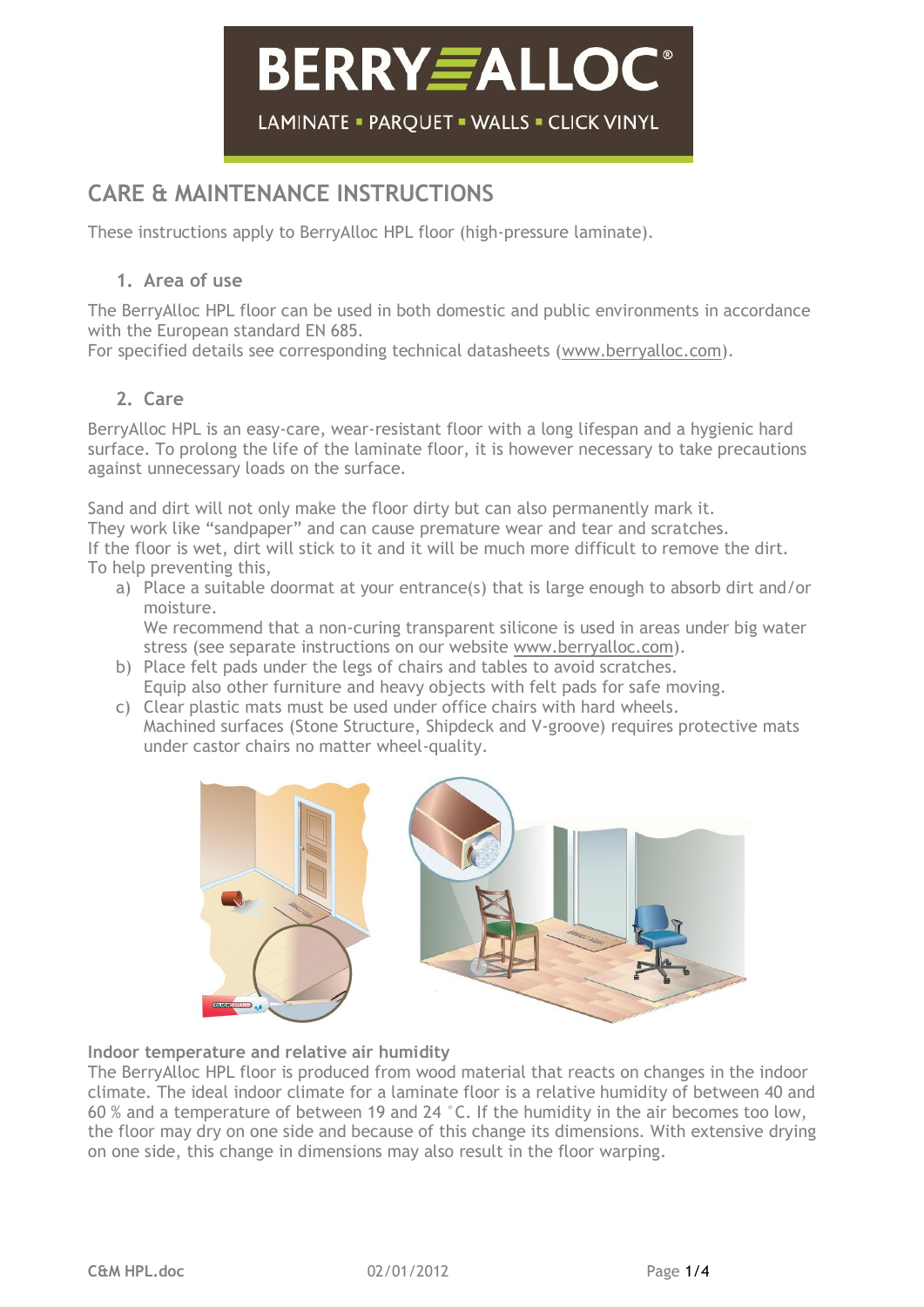### **BERRY EALLOC** LAMINATE = PARQUET = WALLS = CLICK VINYL

#### **Static electricity**

BerryAlloc HPL is an antistatic laminate floor covering. If the relative humidity in the room becomes very low, this will reduce the floor's ability to conduct away static charges.

#### **3. Underfloor heating**

The surface temperature of a BerryAlloc HPL floor must never exceed 27 °C at any time when using underfloor heating. Keep in mind that loose rugs and mats may function as heat accumulators and raise the temperature to more than the tolerated maximum surface temperature. The installed flooring area of a BerryAlloc HPL must not contain heated and nonheated areas, unless separated by expansion profiles, otherwise the flooring areas will react differently and cause problems when the underfloor heating is turned on.

The output of the underfloor heating must not exceed the following limits:

- Heating elements: 60 W/m<sup>2</sup>
- Water-borne heating: Incoming/outgoing water temperature must be regulated so that the system power doesn't give surface temperatures above 27 °C. IR-sensor is recommended for constant measurement of the surface temperature!

Temperature control after installation or if the heating has been switched off for an extended period:

- 1. Set the heating to a low temperature, 18-22 °C, for the first week.
- 2. The following week the heating can be adjusted in accordance with the above mentioned.

**NB:** A too fast heating-up process will result in an extensive drying-out of the flooring which can cause warping and openings between the floorboards!

#### **4. Regular maintenance**

#### **Cleaning**

After installation the floor will normally be dirty. Therefore, first remove all larger pieces of dirt with a soft brush or a vacuum cleaner. The floor can then be cleaned with a well wrung-out, slightly damp cloth or mop (see more details below).

The BerryAlloc HPL floor can be maintained in very little time and with a minimum of effort to keep it in good condition and looking good for many years.

Dry cleaning methods are recommended.

In case of stains a well wrung-out cloth and lukewarm water are recommended.

If adding cleaning agents to the water, always use synthetic detergents. Organic detergents will leave a thin film of grease on the surface resulting in visible footprints when you walk over the floor. We recommend BerryAlloc Cleaner, which is a phosphate-free and biodegradable cleaning agent that dries without smears, leaving a pleasant fragrance. Avoid using too much water. Water spill should be wiped off immediately.

**NB:** The floor can feel more slippery when becoming wet (reduced slip resistance).

#### Dry methods

For daily cleaning, we recommend that you use a soft brush, vacuum cleaner or dry dust mop. Microfiber mops are ideal.

#### Wet methods

**C&M HPL.doc** 02/01/2012 Page 2/4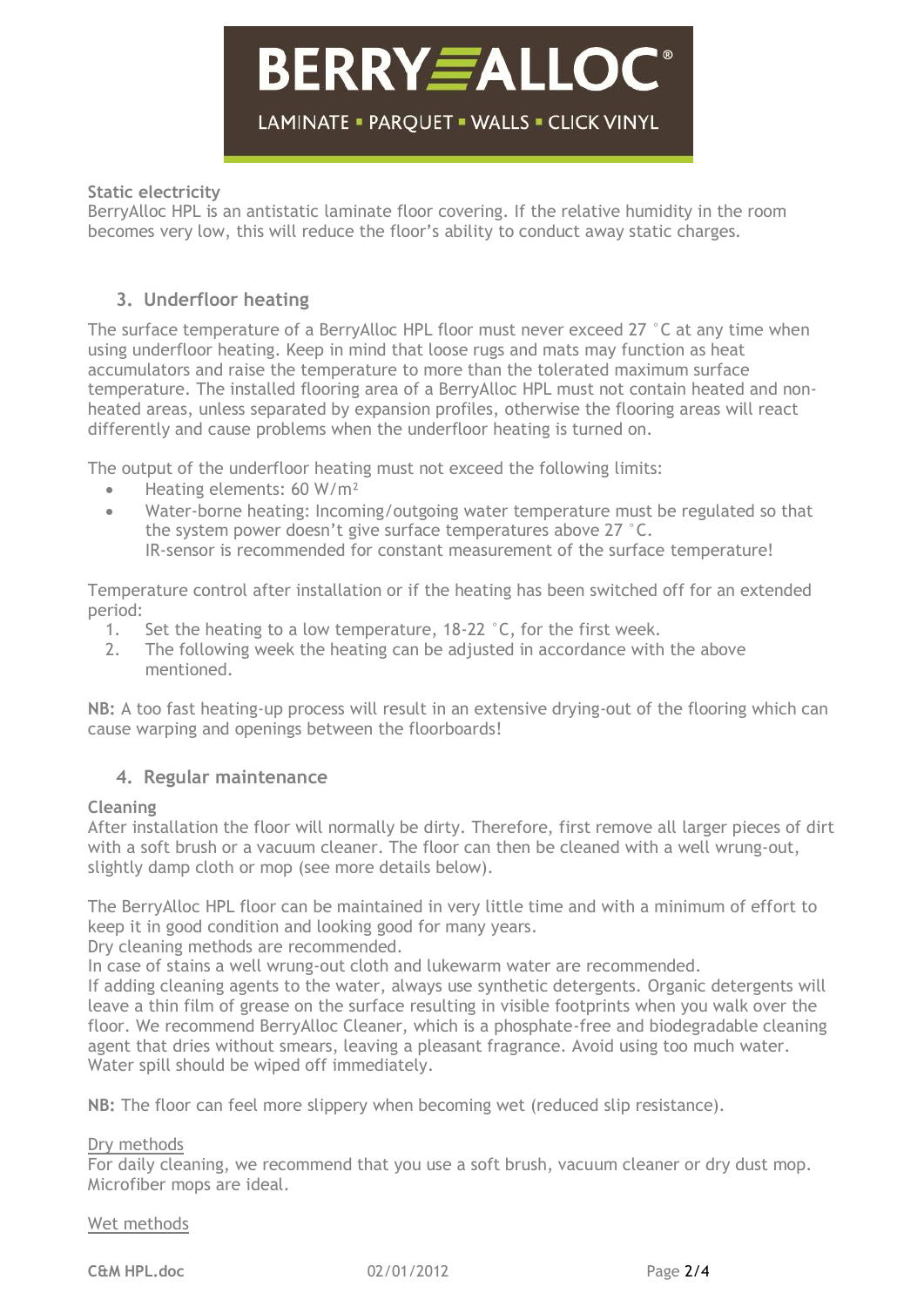## **BERRY***E***ALLOC** LAMINATE = PARQUET = WALLS = CLICK VINYL

Stubborn stains can be wiped off with a well wrung-out, slightly damp cloth and synthetic detergent. When needed, the BerryAlloc HPL floor may be cleaned with a mop using a light mist of synthetic detergent. Mist the floor, and then immediately mop the floor dry. No further treatment of the surface is required. Never use highly concentrated soap solutions on the floor!



Very stubborn stains can be cleaned as shown in the table below:

| <b>Stains</b>                                                                                            | Remove with                                                                                     |
|----------------------------------------------------------------------------------------------------------|-------------------------------------------------------------------------------------------------|
| Blood                                                                                                    | Wrung-out cloth and cold water                                                                  |
| Coffee, tea, chocolate, juice, milk, wine, beverages,<br>grease                                          | Wrung-out cloth, lukewarm water and a<br>small amount of synthetic detergent                    |
| Rubber, oil, tar, shoe polish, soot, nail varnish,<br>lipstick, drawing ink, colour pencil, chalk, paint | Methylated spirit/white spirit/acetone                                                          |
| Wax from candles, chewing gum                                                                            | Allow to harden, scrape off carefully<br>using a plastic scraper, clean remains<br>with acetone |

Stains and shoe marks can during some circumstances easily be seen on an OT (oiled touch) surface and needs therefore more thorough cleaning than a conventional BerryAlloc HPL surface. An OT surface is experienced to be like cleaning a wooden floor (a bit more hard-working).

**NB:** Never use steel wool or other abrasive cleaning methods on a BerryAlloc HPL floor. Never use steam cleaners on a BerryAlloc HPL floor!

#### **Treatment**

BerryAlloc HPL is a maintenance-free floor which must only be cleaned using methods as described above in the chapter "cleaning".

Damages such as tears and cuts in the surface can be repaired with BerryAlloc repair kit or ColorFill® . Seriously damaged floorboards should be replaced.

The BerryAlloc HPL floor must not be waxed, varnished or polished. It can be treated with a refresher for laminate floors. The refresher spreads a clear skin on the surface of the laminate floor which disappears with use. This may result in differences in clarity on the surface, in particular if heavily used and less heavily used areas are compared.

One must expect slight changes of the colour in the grooves or machined surfaces if sunlight is not uniformly exposed to the whole flooring surface.